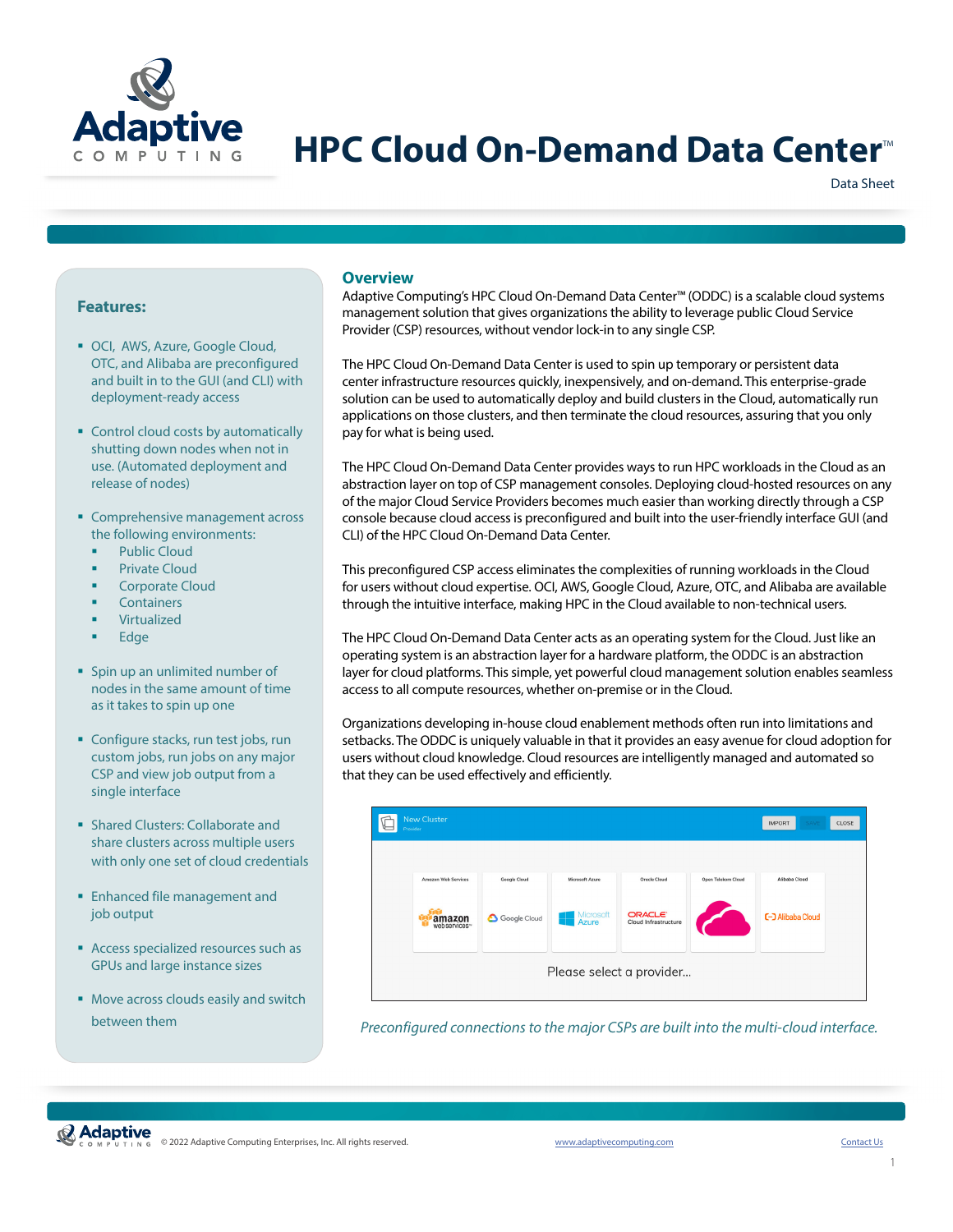

# **Features:**

- Multi-cloud: dynamically expand your on-premise cluster to any Cloud Service Provider
- Works with any job scheduler or without a workload scheduler
- Manage homogeneous and heterogeneous clusters
- Cloud bursting configurations bring the fastest time to results at the lowest possible cost
- **Administrators can set up user** accounts allowing for cloud cost control and access control
- **Flexible pricing and licensing** models
- **Using the ODDC destroy cluster** command assures there are no orphan artifacts left running on the Cloud Service Provider(s)
- Cloud multi-node jobs are allocated on optimal resources without administrators micromanaging the process
- From a "single pane of glass" (interface) you can deploy and manage clusters in multiple CSPs or multiple regions within a single Cloud Service Provider
- **Disaster Recovery: if you have an** incident where your on-premise system goes down or a CSP has an outage, new infrastructure can be spun up in another CSP or a different region within the same CSP with scripts and images that were built previously and saved for your workloads

# **Cloud Bursting**

The HPC Cloud On-Demand Data Center enables on-premise systems to 'burst' workload backlog to an external public cloud when resources are not sufficient to accommodate peaks in demand. All required workload resources are automatically deployed as needed. When the workload backlog has completed, the cloud resources are automatically deprovisioned from the Cloud Service Provider.

This added flexibility enables admins to expand their on-premise cluster and dynamically utilize the scalability of the Cloud. The ODDC includes all the necessary tools to facilitate 'bursting' workloads and applications to the Cloud to extend on-premise resources. Cloud Bursting can be set up to deploy applications dynamically or on-demand.



*Bursting Configurations that bring the fastest time to results at the lowest possible cost*

#### **Automated Infrastructure Provisioning**

Automatically deploy and build clusters in the Cloud, avoiding an up-front investment in an expensive hardware purchase and installation. Expand your data center without requiring additional floor space, air conditioning, power, or personnel. Use scripted components to automate and reduce manual processes. Automatically take unused capacity offline and save on cloud usage costs.

# **Application Deployment and Portability**

Deliver your HPC applications to any private or public cloud as well as from one Cloud Service Provider to another. The HPC Cloud On-Demand Data Center solution is 'application agnostic' enabling the graceful migration of existing or external applications to cloud-based resources. Or, you can run engineering simulations, physics models, etc., strictly in the Cloud. Gain access to unique resources for specialized workloads or make applications portable using containerization with Docker, Singularity and Kubernetes. Though containers are fully supported in ODDC, it is not required that you use containers.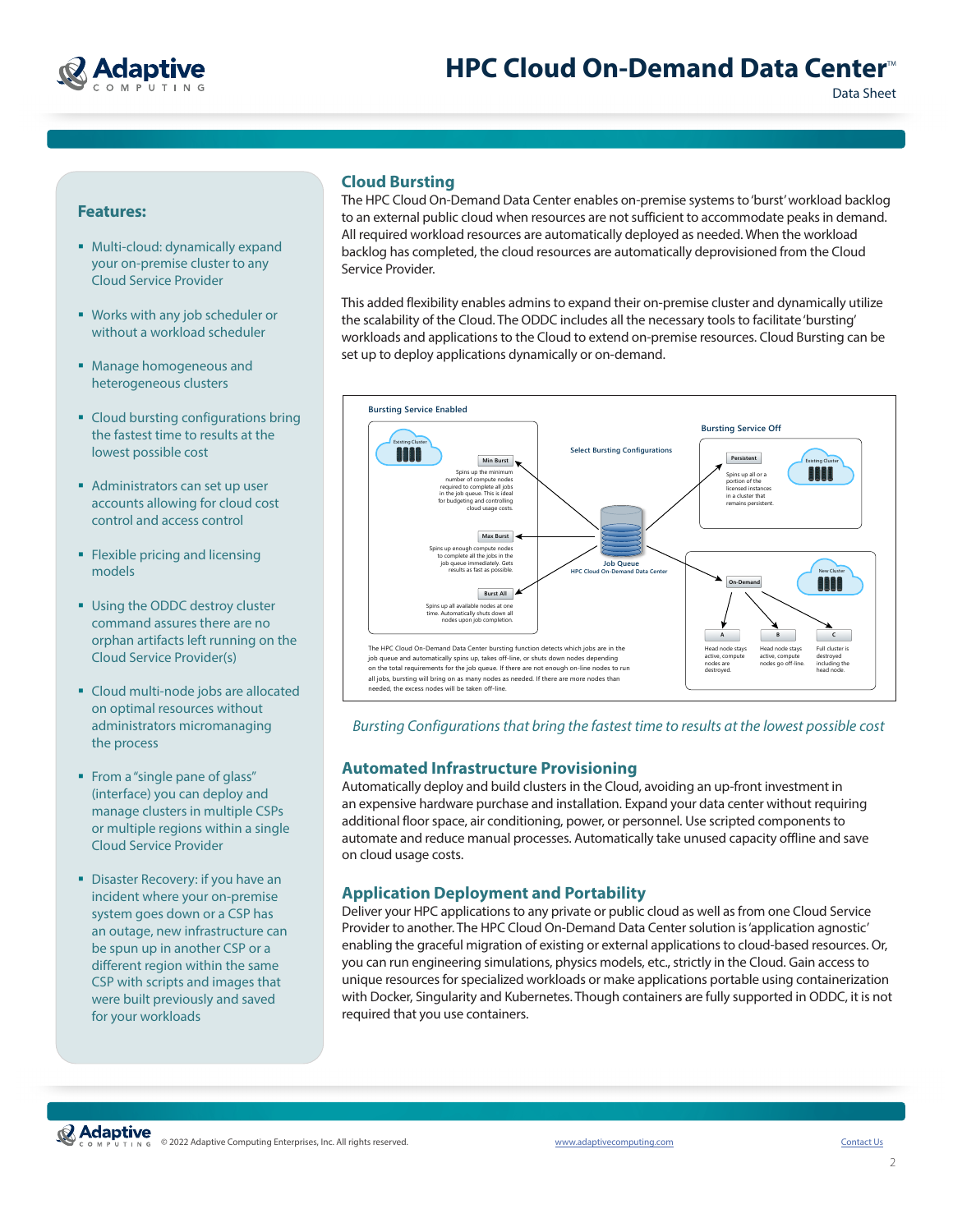

Data Sheet

# **Benefits:**

- **Teams can automatically deploy** and build clusters in the Cloud, automatically run applications on those clusters, and then terminate the cloud resources on a daily, weekly, or even hourly basis
- Reduce expenses by spreading your tech infrastructure across multiple CSPs and/or on-premise infrastructure based on cost of delivery
- Optimize productivity by taking advantage of automation
- **Improve management by providing** controls for one-off projects with contractors
- **Provide a single point of control for** provisioning and deprovisioning infrastructure resources
- **Easy to use, manage, and configure**
- **Extend your on-premise resources** to the Cloud to meet peak demand or eliminate backlog
- **Create new HPC clusters on any CSP**
- Reduce the costs of allocating temporary resources or making additional hardware purchases
- Get true scalability and elasticity
- **Increase the capacity of your on**premise data center, access advanced computing power, and gain virtually unlimited capacity
- **Prevent CSP vendor lock-in**



 $H$  Cloud  $\mathcal{N}$  and  $\mathcal{N}$  and  $\mathcal{N}$  and  $\mathcal{N}$ 

*The ODDC gives immediate access to all on-premise as well as cloud compute resources.*

# **Deliver Hybrid IT or A Pure Cloud Solution**

Balance workloads between on-premise and cloud infrastructures. Deliver Hybrid IT by spreading your tech infrastructure across different Cloud Service Providers and on-premise infrastructure.

- **As a Hybrid Solution:** Run your on-premise workload backlog in the Cloud using the ODDC. Organizations can achieve a true 'hybrid cloud' experience and expand their on-premise resources by 'bursting' their workload backlog to the Cloud, eliminating long wait times in job queues and providing a better end-user experience.
- **As a Pure Cloud Solution:** Run multiple application types (including new requirements, such as for AI, ML, etc.) in the Cloud using the HPC Cloud On-Demand Data Center.

#### **Data Anywhere**

The ODDC utilizes a strategy called "Data Anywhere". This means your input and/or output data can be located anywhere; either on-premise, in one or more Cloud Service Providers, or in a structured or unstructured file system. It does not matter where your data or file systems reside. Your data can be easily managed by using the ODDC scripting language. VPN protocols are common for data transfer, however, a leased line or a high-speed data connection can be used to increase data transfer throughput.

### **Auto-Deploy CI/CD Pipelines**

The HPC Cloud On-Demand Data Center improves CI/CD by enabling automation at any part of the pipeline and can be enabled quickly to handle a new pipeline with ease. This is especially useful for automation testing. Developers can deploy different SDLC toolchain combinations using the ODDC solution.

# **Cost-Effective Automation Testing**

The ODDC solution allows developers to test on a large variety of high-performance machines and specific environments, saving organizations time and money by not using expensive resources in-house for testing. The ODDC shuts down active cloud resources when not in use, preventing escalating and unnecessary cloud costs. When large teams of developers are using cloud resources for testing, this can add up to a significant cost savings.